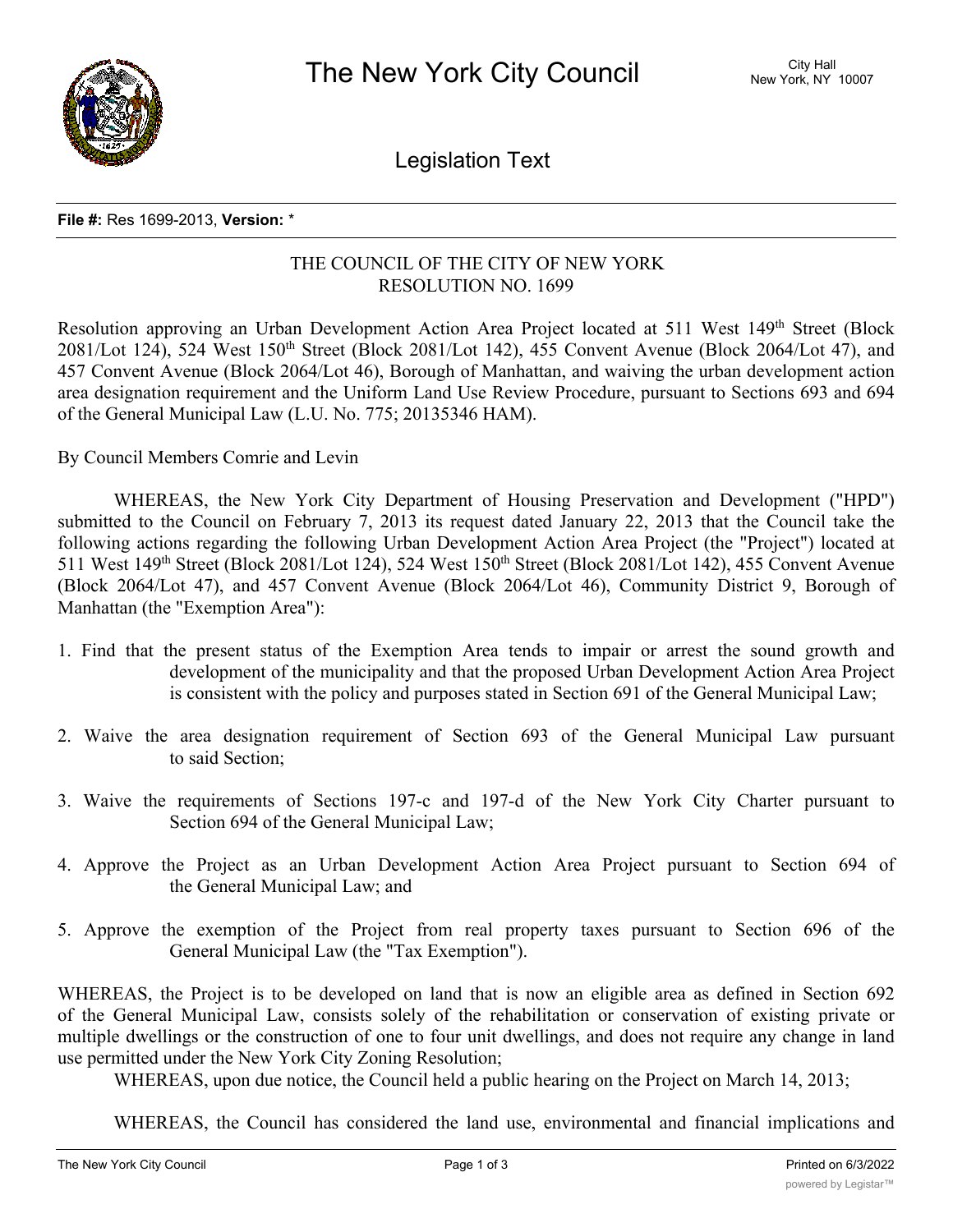## **File #:** Res 1699-2013, **Version:** \*

other policy issues relating to the Project;

## RESOLVED:

The Council finds that the present status of the Exemption Area tends to impair or arrest the sound growth and development of the City of New York and that a designation of the Project as an urban development action area project is consistent with the policy and purposes stated in Section 691 of the General Municipal Law.

The Council waives the area designation requirement pursuant to Section 693 of the General Municipal Law.

The Council waives the requirements of Sections 197-c and 197-d of the New York City Charter pursuant to Section 694 of the General Municipal Law.

The Council approves the Project as an urban development action area project pursuant to Section 694 of the General Municipal Law.

The Project shall be developed in a manner consistent with the Project Summary that HPD has submitted to the Council, a copy of which is attached hereto.

The exemption of the Project from real property taxes pursuant to Section 696 of the General Municipal Law is approved as follows:

- a. All of the value of the buildings, structures, and other improvements situated on the Exemption Area shall be exempt from local and municipal taxes, other than assessments for local improvements and land value, for a period of ten years commencing on the July  $1<sup>st</sup>$  following the issuance of the first permanent Certificate of Occupancy for the project of the Exemption Area, during the last five years of which such exemption shall decrease in equal annual decrements.
- b. The partial tax exemption granted hereunder shall terminate with respect to all or any portion of the Exemption Area if the Department of Housing Preservation and Development determines that such real property has not been, or is not being, developed, used, and/or operated in compliance with the requirements of all applicable agreements made by the Sponsor or the owner of such real property with, or for the benefit of, the City of New York or the United States Department of Housing and Urban Development. The Department of Housing Preservation and Development shall deliver written notice of any such determination of noncompliance to the owner of such real property and all mortgagees of record, which notice shall provide for an opportunity to cure of not less than ninety (90) days. If the noncompliance specified in such notice is not cured within the time period specified therein, the partial tax exemption granted hereunder shall prospectively terminate with respect to the real property specified therein.

Adopted.